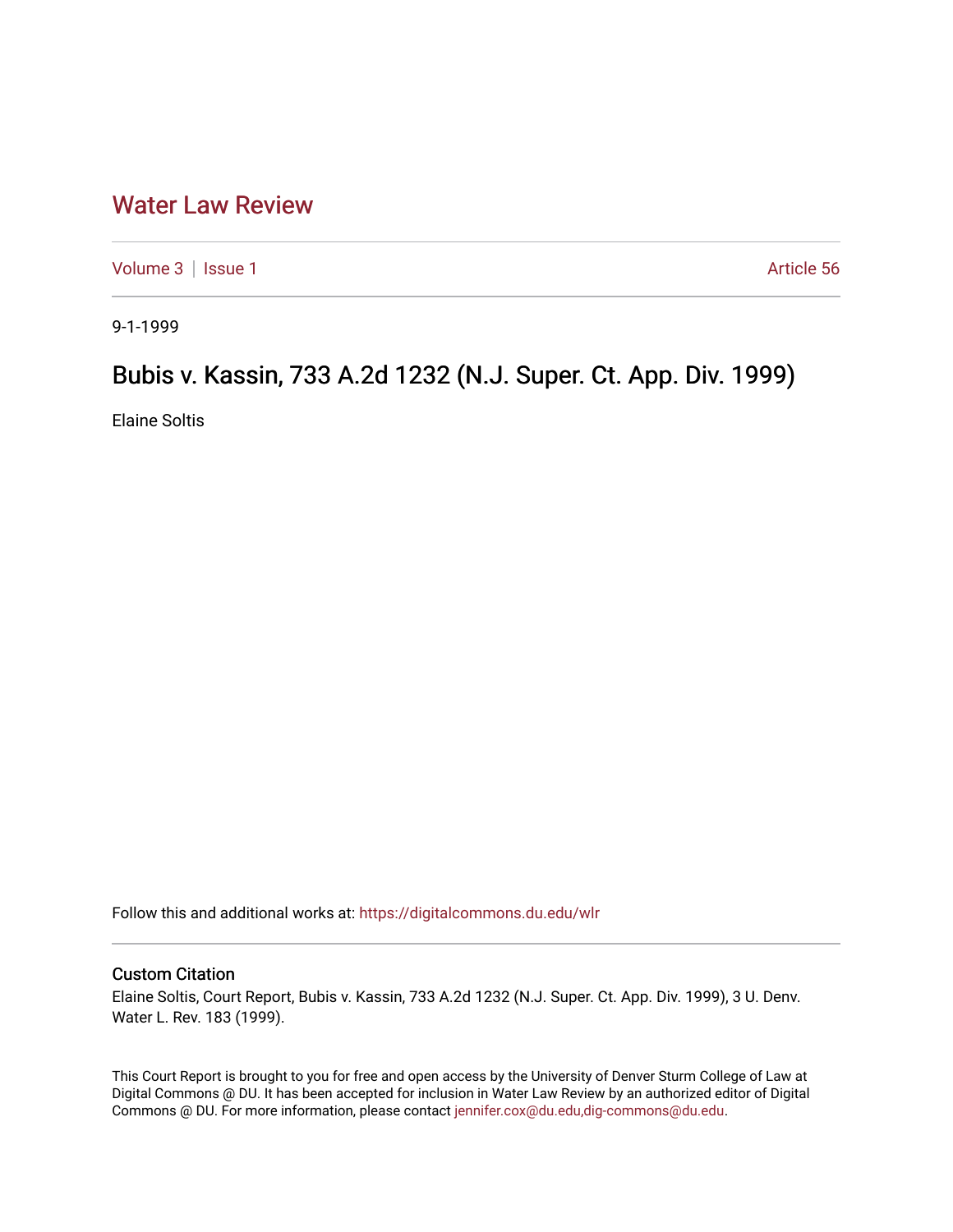court concluded that Thompson Falls was not negligent in its operation or maintenance of the storm drain line behind Barnes' duplex. The Montana Supreme Court affirmed the lower court's decision.

*Karina Serkin*

### **NEW JERSEY**

**Bubis v. Kassin, 733 A.2d 1232 (N.J. Super. Ct. App. Div. 1999)** (holding that an express easement was not automatically extinguished when the easement area was below the mean high water line and that when the easement was below the mean high water line the public trust doctrine applied).

In 1883, developers prepared and subsequently recorded a subdivision map for the seaside community of Loch Arbour (know known as the Village of Loch Arbour). The 183 lots on the map contained a number of east-west streets that terminated at the beach. The most easterly north-south street on the map was an unnamed street running along an area described as "Bluff," which immediately adjoined an area described as "Beach." As the developers sold the lots, the deeds conveyed not only the designated lots to the property owner, but also an easement which was described as "on, over and across a certain strip of land, being a part of Beach and Bluff, as shown on the aforesaid Map of Loch Arbour **......**

The Plaintiffs owned homes on inland lots on Edgemont Avenue, which was one of the east-west streets shown on the map. Plaintiff Bubis' home was directly across the street from defendant Kassin's eight oceanfront lots, which were on either side of Edgemont Avenue, bordered to the west by Ocean Place and to the east by the unnamed street shown on the 1883 map. Kassin purchased its lots in 1995, and shortly thereafter created a twelve to fourteen foot high sand berm along the westerly border using a bulldozer.

Plaintiffs appealed the lower court's finding that plaintiffs' easement was extinguished because the easement area was below the mean high water line. Plaintiffs also appealed the dismissal of its claim that Kassin's sand berm interfered with plaintiffs' right to an unobstructed view of the Atlantic Ocean and that Kassin's six-foot fence violated a restrictive covenant.

The court held that substantial evidence supported the trial court's finding that all of the area described as Beach and Bluff on the 1883 map was below the mean high water line. However, the court found that the deeds to plaintiffs' predecessors in title conveyed implied private easements over Edgemont Avenue to afford access to the beach and the ocean. The erosion of the Beach and Bluff did not extinguish those easements.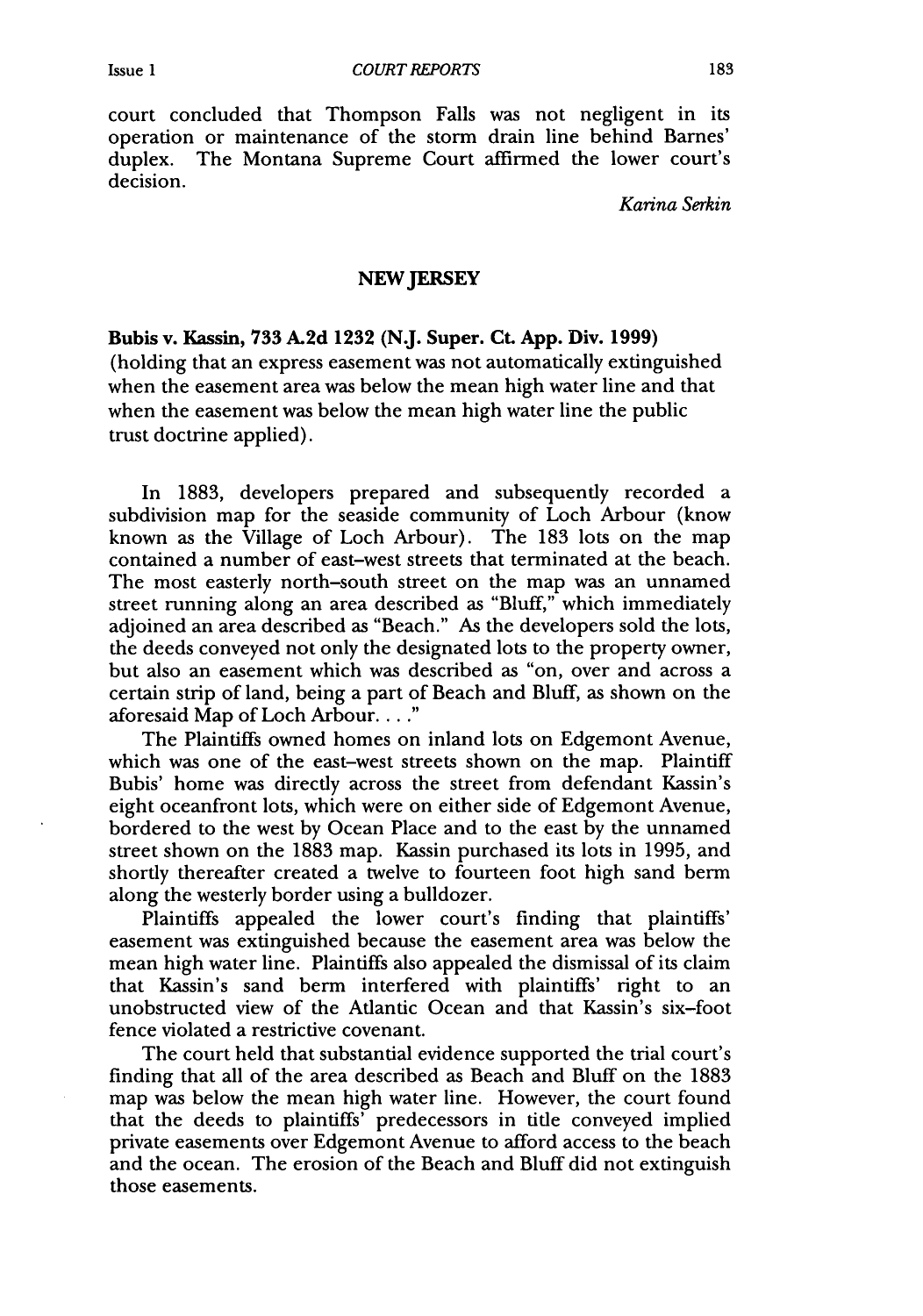When land was sold with reference to a map on which lots and streets were delineated, the purchaser acquired an implied right of way over the streets. The scope of the implied right included the intention at the time. In most circumstances, only use of the streets shown on a map that was necessary and useful for the beneficial enjoyment of the lot conveyed was a right of way or access from or to some public highway. However, if the circumstances surrounding the conveyance indicated that a more expansive right of way was necessary to obtain the full beneficial enjoyment of the lot, courts would recognize whatever required implied right of access to achieve the conveyance's intent. Additionally, such a sale of lots on which streets are delineated constituted a dedication of the streets to the public, whether a municipality accepts or vacates the dedication.

Here, plaintiffs' predecessors in title purchased lots in a planned development immediately adjoining the Atlantic Ocean. Any person acquiring those lots could reasonably assume that one of the benefits of property ownership was convenient access to the beach and ocean by means of this street network. The express easement over Beach and Bluff indicated the developers' intent.

Additionally, the court concluded that the erosion of Beach and Bluff did not extinguish plaintiffs' private rights of access to the beach and ocean. The word "beach" was commonly understood to refer to the area between the low and high water lines. It was reasonable to assume that the parties to the original conveyances contemplated that a portion of the land subject to the express easement over Beach was below the mean high water line.

The mean high water line delineated the boundary between public and private land and the upland owner did not own the land below the mean high water line. When the area designated as Beach and Bluff on the map remained below the mean high water line, plaintiffs' right to use the beach area was governed by the public trust doctrine. If the mean high water line shifted eastward due to accretion, plaintiffs' express easement over the Beach and Bluff was revived.

Because the trial court found the easement extinguished, it did not reach the question of remedies. The court remanded the case to afford the parties the opportunity to present evidence or arguments for remedies.

The court found no merit in plaintiffs' argument of inconsistency between the Loch Arbor beach fence ordinance and the restrictive covenant. However, the court stated plaintiffs could assert a claim that Kassin or its predecessor in title erected fences violating the restrictive covenant that prohibited any fence more than four feet in height within fifty feet of Edgemont Avenue and Ocean Place. By remanding the case, the court permitted plaintiffs to pursue their claim that Kassin's fence violates the restrictive covenant.

The court dismissed plaintiffs' claim that Kassin's sand berm interfered with plaintiffs' right to an unobstructed view of the ocean. Plaintiffs' reliance on Department of Environmental Protection